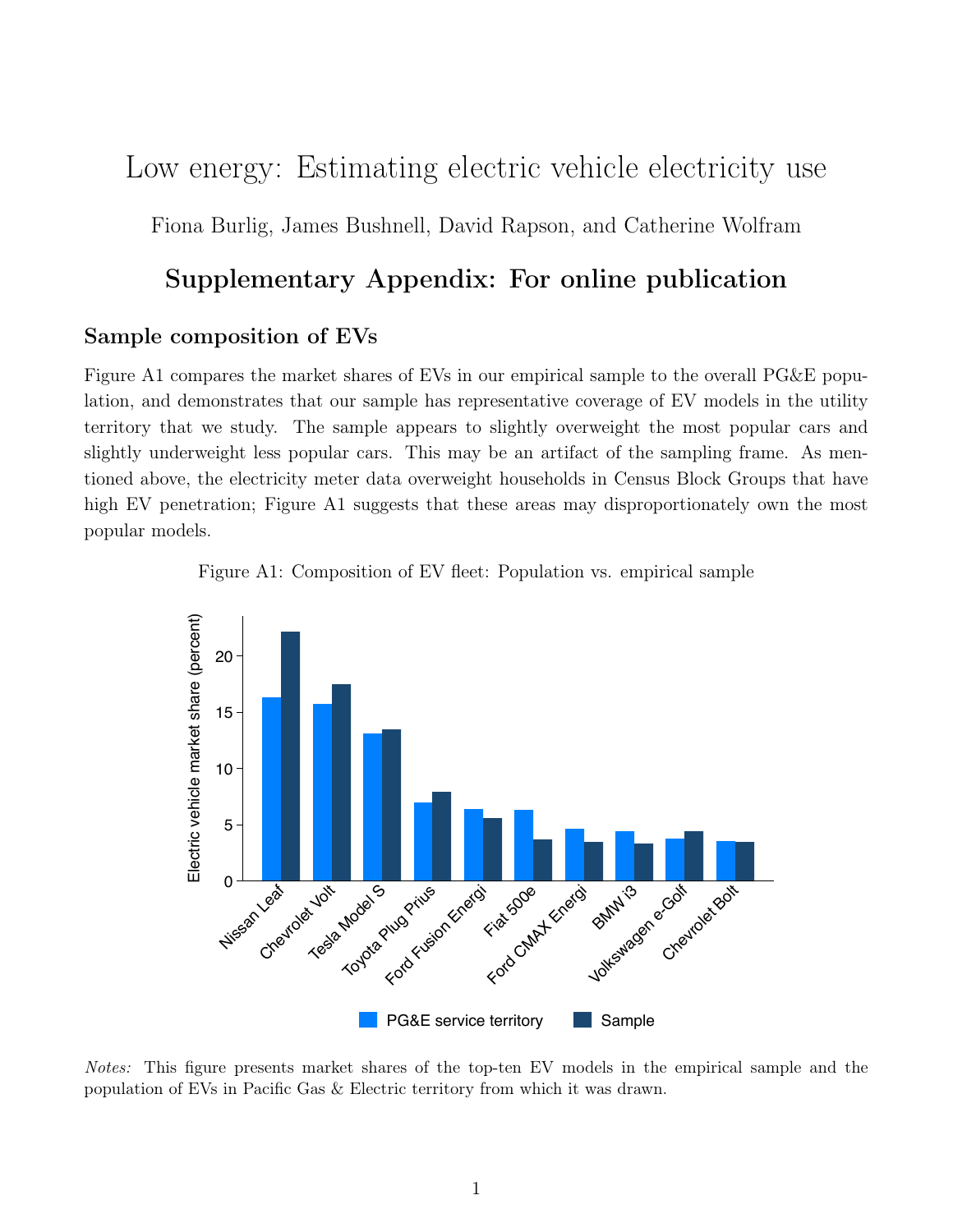#### Robustness checks

Results presented in the body of the paper are robust to inclusion of control variables. In this Appendix, we present regression counterparts to Figure [1](#page-3-0) using various fixed effects. Table [A1](#page-1-0) shows the average difference-in-differences estimates of the effect on household load resulting from the addition of the average EV in our sample. All columns control for solar installation at the household level. The data are collapsed to the household-by-week-of-sample level.

<span id="page-1-0"></span>

|                       | kWh/hr      | kWh/hr      | kWh/hr      | kWh/hr      | kWh/hr      | kWh/hr      |
|-----------------------|-------------|-------------|-------------|-------------|-------------|-------------|
| EV Post               | $0.339***$  | $0.133***$  | $0.119***$  | $0.123***$  | $0.150***$  | $0.121$ *** |
|                       | (0.030)     | (0.020)     | (0.008)     | (0.009)     | (0.009)     | (0.007)     |
| Solar Post            | $-0.279***$ | $-0.816***$ | $-0.795***$ | $-0.843***$ | $-0.701***$ | $-0.804***$ |
|                       | (0.024)     | (0.036)     | (0.025)     | (0.030)     | (0.028)     | (0.025)     |
| HH FEs                | No          | Yes         | No          | No          | No          | No          |
| HHxYear FEs           | No          | No          | Yes         | No          | Yes         | Yes         |
| HHxMofY FEs           | No          | No          | Yes         | Yes         | No          | Yes         |
| Week-of-Sample FEs    | No          | No          | No          | Yes         | Yes         | Yes         |
| Mean Dep. Var         | 0.77        | 0.77        | 0.77        | 0.77        | 0.77        | 0.77        |
| Observations          | 69,751,085  | 69,735,740  | 69,305,961  | 69,585,082  | 69,382,114  | 69,305,961  |
| Within $\mathbb{R}^2$ | 0.01        | 0.77        | 0.91        | 0.87        | 0.82        | 0.91        |

Table A1: Difference-in-differences: Effect of EV registration on household load

Moving left to right, specifications include increasingly fine household and time fixed effects. The main conclusion is that controlling for time-invariant household characteristics is important, which can be seen by comparing results in column 1 (which has no fixed effects) and columns 2 through 6. The coefficient on EV arrival is much higher in column 1 due to the fact that households with high baseline electricity usage are more likely to purchase an EV. Coefficient estimates in columns 2 through 6 consistently fall within the range of 0.12-0.15 kilowatt-hours per hour.

Our preferred estimate, 0.12, is in the right-most column. This estimate controls for aggregate patterns in electricity usage by including week-of-sample fixed effects. Household-by-year effects capture factors such as trends in charging station density near each household, and any trends in non-EV electricity usage that may be correlated with the decision to purchase an EV. Householdby-month-of-year fixed effects control for seasonal patterns in electricity demand at the household level, which may confound estimates of the treatment effect if EVs purchases are concentrated in particularly low- or high-electricity usage months.

Table [A2](#page-2-0) decomposes the difference-in-differences result by car type. Once again, the importance of controlling for household fixed effects is apparent. This table also confirms the main conclusions from Figure [1.](#page-3-0) Overall, Teslas consume more than twice the amount of electricity via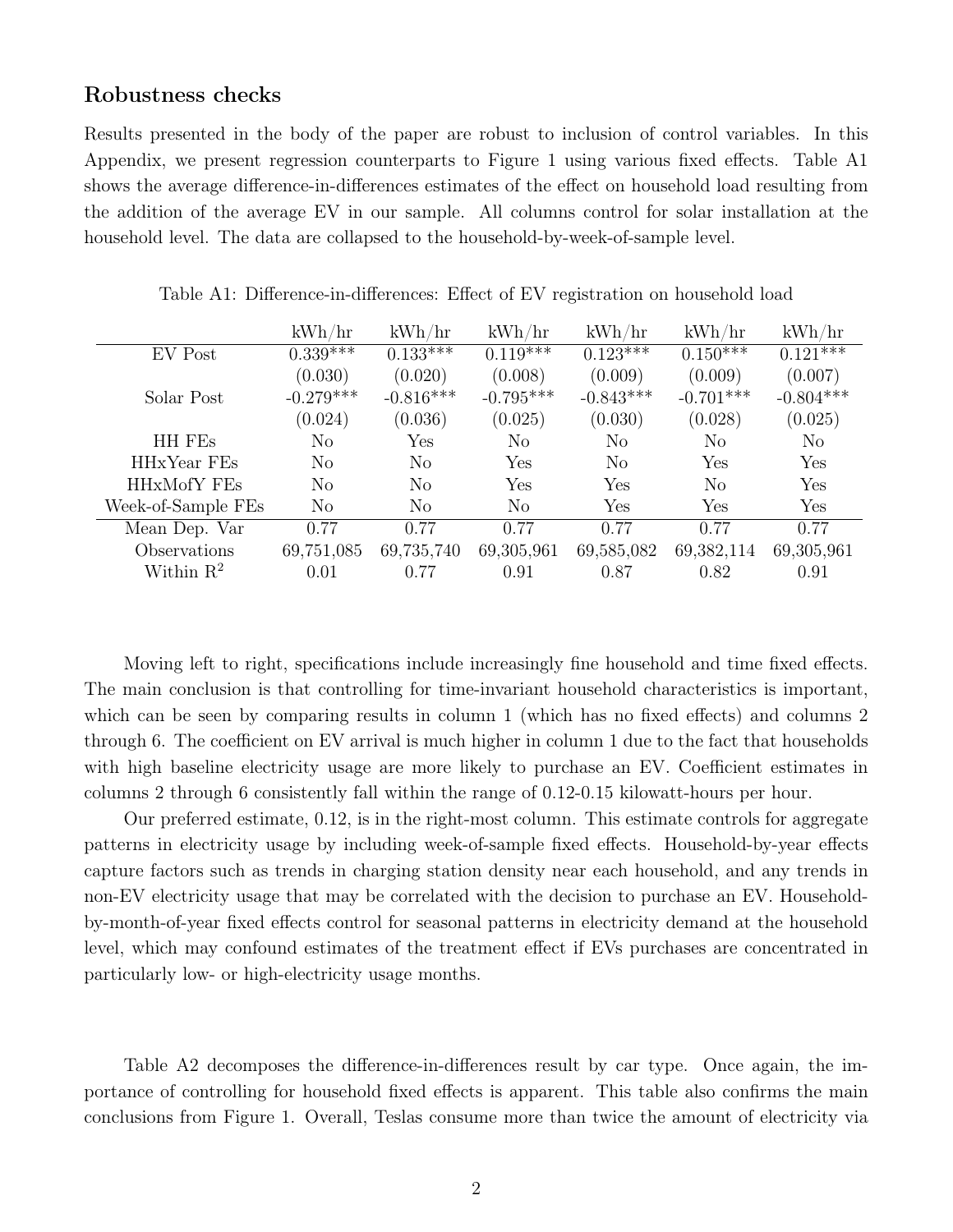|                       | kWh/hr         | kWh/hr         | kWh/hr                   | kWh/hr                | kWh/hr         | kWh/hr         |
|-----------------------|----------------|----------------|--------------------------|-----------------------|----------------|----------------|
| Tesla Post            | $0.542***$     | $0.242***$     | $0.2\overline{33^{***}}$ | $0.22\overline{3***}$ | $0.314***$     | $0.236***$     |
|                       | (0.039)        | (0.029)        | (0.015)                  | (0.017)               | (0.022)        | (0.014)        |
| Non-Tesla BEV Post    | $0.147***$     | $0.116***$     | $0.106***$               | $0.108***$            | $0.114***$     | $0.103***$     |
|                       | (0.020)        | (0.016)        | (0.008)                  | (0.008)               | (0.010)        | (0.008)        |
| <b>PHEV Post</b>      | $0.472***$     | $0.104***$     | $0.086***$               | $0.094***$            | $0.119***$     | $0.090***$     |
|                       | (0.055)        | (0.023)        | (0.013)                  | (0.012)               | (0.011)        | (0.013)        |
| Solar Post            | $-0.281***$    | $-0.817***$    | $-0.796***$              | $-0.844***$           | $-0.702***$    | $-0.804***$    |
|                       | (0.024)        | (0.036)        | (0.025)                  | (0.029)               | (0.028)        | (0.025)        |
| HH FEs                | No             | Yes            | N <sub>o</sub>           | N <sub>o</sub>        | N <sub>o</sub> | N <sub>o</sub> |
| HHxYear FEs           | No             | N <sub>o</sub> | Yes                      | N <sub>o</sub>        | Yes            | Yes            |
| <b>HHxMofY FEs</b>    | N <sub>0</sub> | N <sub>0</sub> | Yes                      | Yes                   | N <sub>0</sub> | Yes            |
| Week-of-Sample FEs    | No             | No             | N <sub>o</sub>           | Yes                   | Yes            | Yes            |
| Mean Dep. Var         | 0.77           | 0.77           | 0.77                     | 0.77                  | 0.77           | 0.77           |
| Observations          | 69,751,085     | 69,735,740     | 69,305,961               | 69,585,082            | 69,382,114     | 69,305,961     |
| Within $\mathbb{R}^2$ | 0.01           | 0.77           | 0.91                     | 0.87                  | 0.82           | 0.91           |

<span id="page-2-0"></span>Table A2: Difference-in-differences: Effect of EV registration on household load, by car type

home charging than other BEVs and PHEVs. Moreover, there is little difference in average household charging load between non-Tesla BEVs and PHEVs. Some readers may have expected (as we did) PHEVs to exhibit lower home charging load due to the availability of an internal combustion engine that can run on gasoline. However, these results imply that PHEV owners likely charge their EV battery regularly.

#### Early vs. late adopters

Figure [A2](#page-3-0) plots difference-in-differences estimates of the change in household load, by hour-of-day, arising from the addition of an EV. "Early" adopters buy an EV in 2014 and "Late" adopters buy in 2017. Overall, there is little difference in home charging load across these two groups, although late adopters home-charge their EVs slightly less, on average, than early adopters. This is particularly true during the workday.

The implications for eVMT are unclear. If the fraction of overall charging that occurs at home remains constant across years, these results imply that eVMT is slightly decreasing over time. On the other hand, increases in EV battery capacity over the period of study have expanded EV range, and away-from-home charging is unobserved. It is possible that these effect outweigh any decline in home charging. California Air Resources Board [\(2020\)](#page-3-1) indicates that the share of commercial charging is increasing slowly since 2018, but their published data do not go back far enough to confirm whether this trend was occurring during our sample. More research is needed.